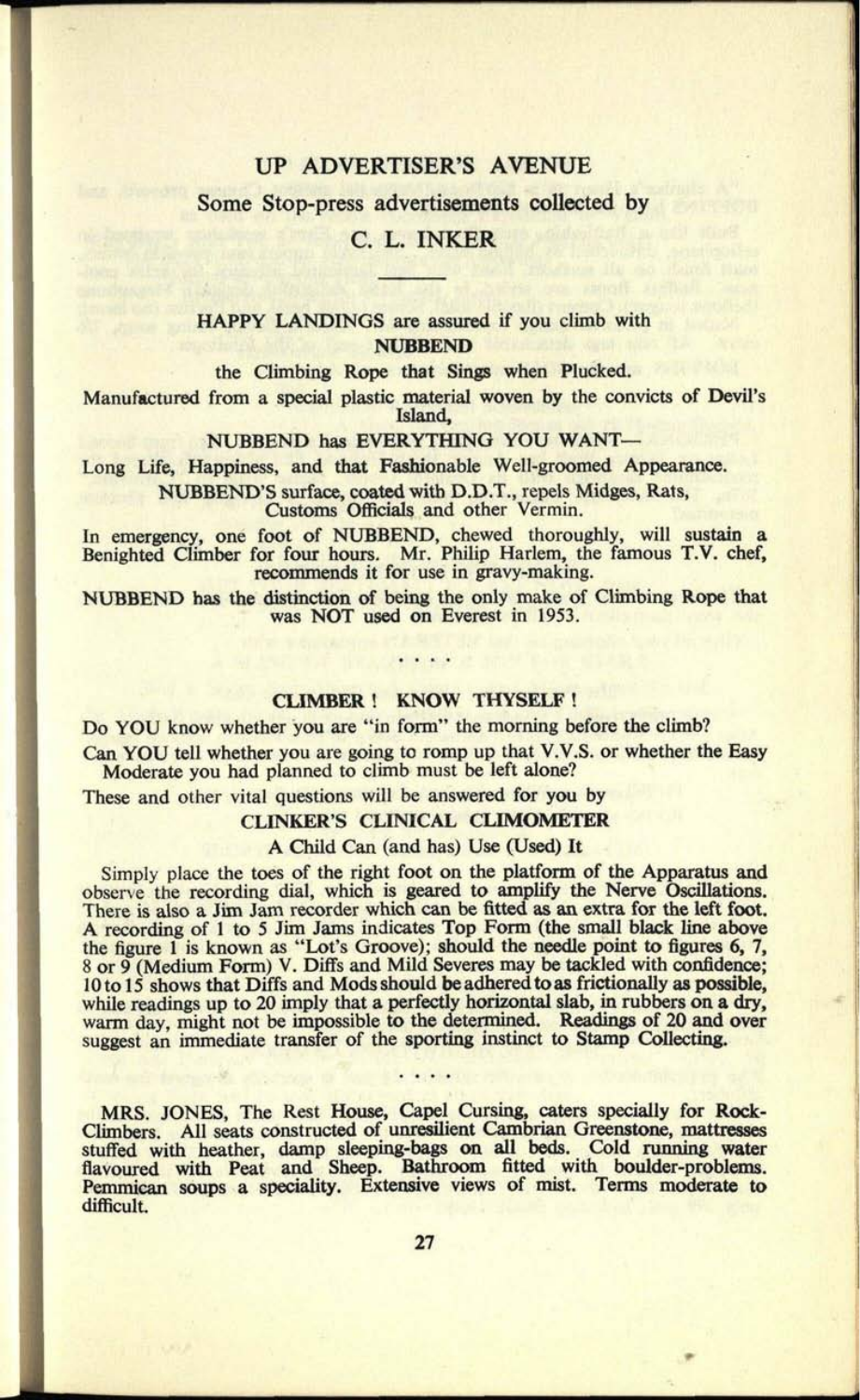#### BOOTS ! BOOTS !! BOOTS !!!

"A climber's Heart is in his Boots," says the ancient Chinese proverb, and BOFFINS have the Boots to contain it.

Built like a Battleship, each Boot leaves our Firm's workshop wrapped in cellophane, untouched by human hand. Sharkskin uppers and yak-skin lowers, matt finish on all surfaces, lined with best laminated asbestos for extra coolness. Boffins Boots are styled in the latest delightful designs: Megaphone (bellows tongue), Convert (flexible sole), Scrum (quick heel), and Puritan (no laces).

Nailed in pictorial design representing Mr. Aneurin Sevan eating soup, 7/6 extra. All rear tags detachable with a slight pull of the forefinger.

BOFFINS are the SOLE manufacturers.

PERSONAL.—Will the Young Lady who rescued a piece of Ham from Second Ledge on Terrace Wall last August Bank Holiday, and afterwards shared the reconstituted sandwich with its Grateful Owner, please write to "Carnivore," 367a, The Buildings, Edgbaston, who still retains a kirbigrip and pleasant memories?

#### " SOMEONE IS USING PIPPO !"

That's what they'll say when they see your new Anorak-just washed with this most marvellous of all preparations.

Give all your climbing kit that VETERAN appearance with

PIPPO

The Powder That Stains and Dirties Like Old!

A PIPPO-washed Windproof will win respect in any climbing party.

After a PlPPO-washing you will diffuse an odour of stale tobacco, disused peppermints, Welsh rain, an old rope, such as will gladden the heart of all true Mountaineers.

PIPPO washes Whites blacker, Coloureds dingier.

PIPPO all your dainty things TODAY !

ADVANCE NOTICE. On and after January 1st, 1977, the Milestone Buttress will be closed for repairs. Pitch 4 is being relaid and Handholds 26, 35 and 48 will be replaced by phosphor-bronze plates. Traffic should proceed via Rowan Route, where a new queue-shelter has been erected near the helicopter station.

" I never knew," writes Mr. Beverley Nuckles, " how terribly lovely Snowdonia could look until I saw the photographs taken with

#### THE NEW HIGHWITNESS CAMERA."

The Highwitness has a calorific value of  $2\frac{3}{2}$  and is specially designed for rockclimbers.

The Dento Rubbagrip allows the HIGHWITNESS to be held between the teeth while photographing on climbs where the hands cannot leave the holds, and the Vee-Spring case permits it to be dropped from heights up to 300 feet without damage. Filters for use in bar interior work are available. With built-in thermostat, Dore shutter, and automatic incubator, the HIGHWITNESS cost only 399 gns., including Excise Duty.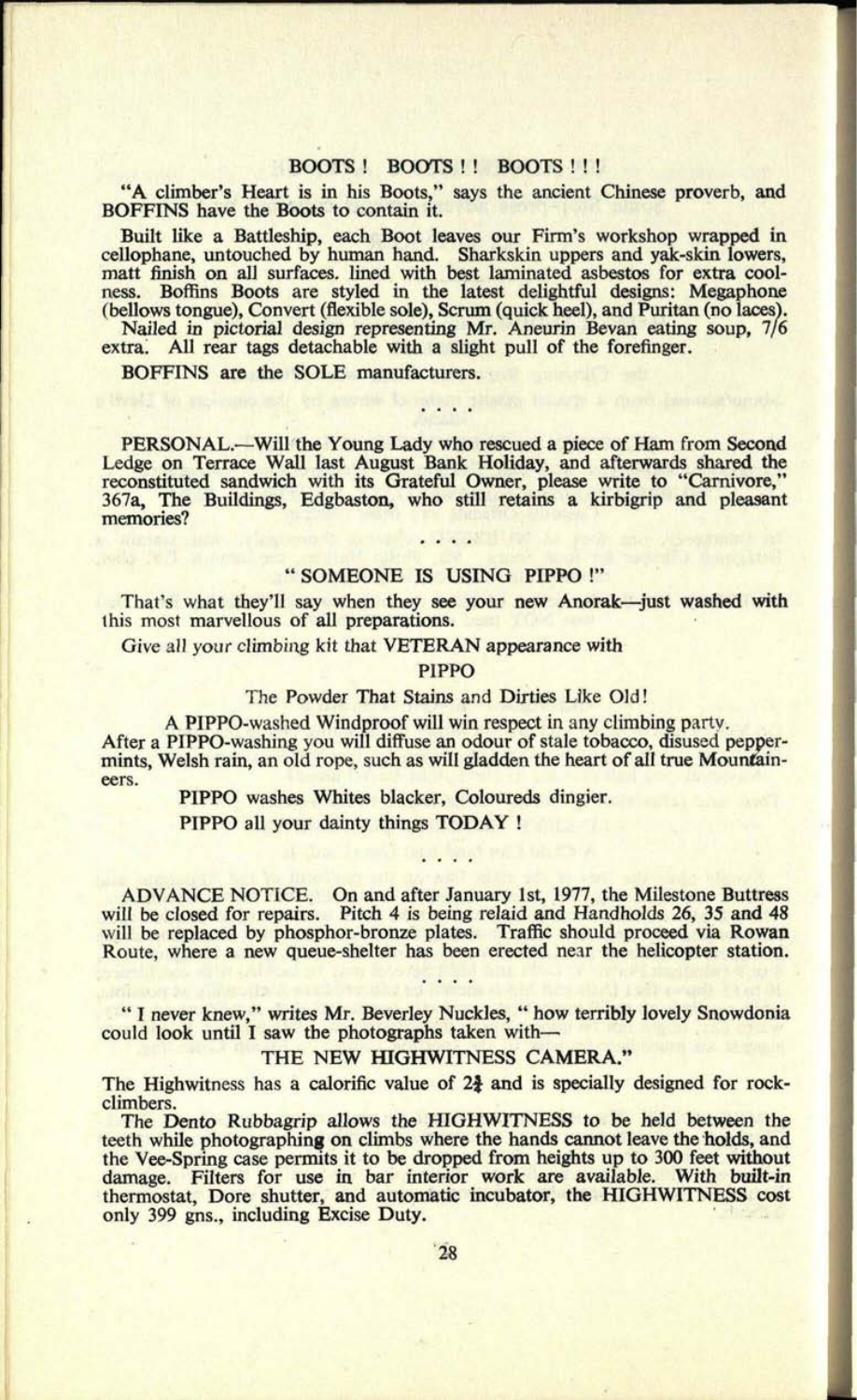Introducing

#### THE BEATEMALL ICE AXE

as used on the recent Polynesian Expedition to Walsall. Why Carry with You an Implement useful for One Purpose only?

The BEATEMALL Ice Axe includes the following:

Normal Ice-Carving Head

Retractable Spike for Gathering Litter

Crown Cork Opener

Nail File

Hypodermic Syringe Toothpick

and

Combined Razor and Screwdriver

A Thing for Getting Stones out of Horses Hooves.

The shaft of the BEATEMALL contains: **Compass** Matches A Set of Chessmen

Needles and Thread

and

A Small Flask (for medicinal purposes)

GET YOUR BEATEMALL ICE AXE NOW-from Sadlers & Wells, Scrambler's End, E.16.

### . . . . **A SLING OF BEAUTY IS A JOY FOR EVER !**

Buy a Styles Supa-Sling and Control that Middle-Aged Spread. In Triple-Weight Nylon with Lace Insertion and in FOUR lovely colours-Beige, Neige, Sage, and Bird-cage Mottle Fitted with Patent Self-Releasing Snaplink Only Three Guineas.

> (Higher Purchase Terms for Lower Income Groups) Try One at your local Pastrycook's or write for brochure to SLINGS & Arrows, Outrage Street, S. (Fortune 1234).

### NIPPIT NIVES CUT CLIMBING ROPES QUICKER

The Bishop of Nether Wallop lends his personal support to the SAVE THE TROUSERS FUND, instituted to restitute the garments of the destitute. Many a young mountaineer is lurking heartbroken in his home, unwilling to subject his companions to the spectacle of a rent or patched lower portion and thus spoil their appreciation of our glorious mountain scenery. Remove this reproach from our National Life by sending your donation, or Trousers, NOW. No reasonable slacks refused. A copy of HISTORIC COUNTRY SEATS, by S. Hocking Hole, will be sent unstamped to all contributors.

> USED ON EVEREST! Pettifogg's Gas-filled Collar-Studs. THE LIGHTEST EVER.

. . . .